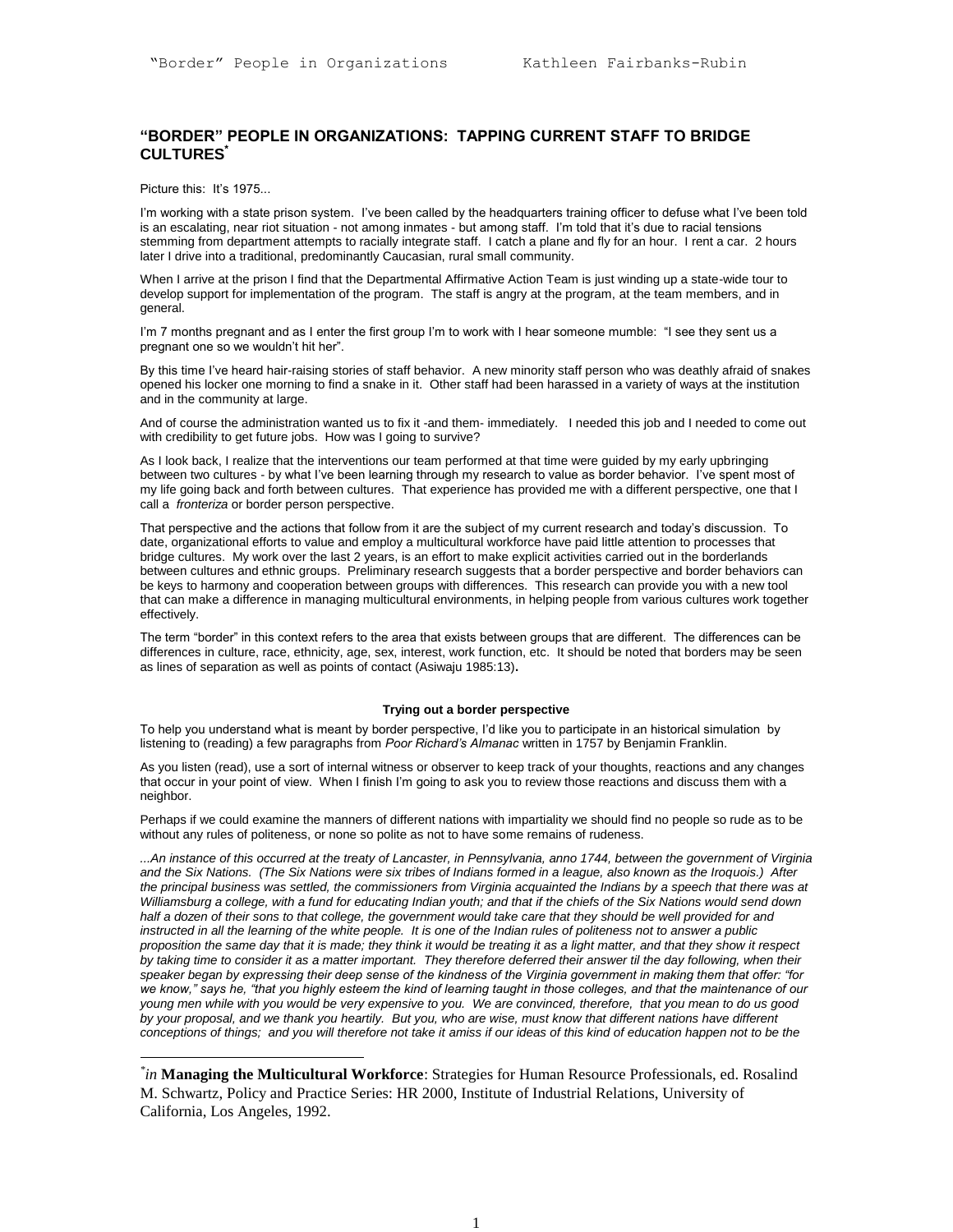same with yours. We have had some experience of it. Several of our young people were formerly brought up at the *colleges of the northern provinces; they were instructed in all your sciences; but when they came back to us they were bad runners, ignorant of every means of living in the woods, unable to bear either cold or hunger, knew neither how to build a cabin, take a deer, nor kill an enemy, spoke our language imperfectly; were therefore neither fit for hunters, warriors, nor counsellors—they were therefore totally good for nothing. We are, however, not the less obliged by your kind offer, though we decline accepting it; and to show our grateful sense of it, if the gentlemen of Virginia will send us a dozen of their sons we will take great care of their education, instruct them in all we know, and make men of them. (Franklin 1970:62-67)*

Reflect for a minute on what went on as you listened or read. Take a few moments to explore your inner dialogue and discuss your reactions for a few minutes. ...

Think about the extent to which you took first one side and then the other and traveled back and forth between what you imagined to be the positions of these two groups. When you could see both points of view, you held a border perspective.

Now, imagine that as human resource professionals, you have been called in by both parties to figure out what to do about this impasse. Take a few moments to plan what you might say or do with this group of Virginians and Iroquois that might help them bridge their differences....

If you planned strategies that kept communication going, that created bridges between the two cultures, that valued both cultures and, that showed an understanding of both points of view, you were considering border behaviors.

Further clarification about borderness can result from exploring a metaphor. Consider the situation of hyphenated Americans such as African-Americans, Mexican-Americans, Arab-Americans, Jewish-Americans, Anglo-Americans, Korean-Americans. When we refer to them we are usually describing their position on one or the other side of the hyphen - today I'm talking about what happens when they **are** the hyphen.

So, people who habitually travel back and forth across this hyphen bridge are *border people.* The way they think creates a *border perspective*. And, the things they do, are *border behaviors*.

As shown by the selection from *Poor Richard's Almanac*, border perspectives have been around for a long time. Nevertheless, little value has been placed on them until recently. Stanford anthropologist, Renato Rosaldo (1989) is among a growing group of scholars who point out the legitimacy and importance of studying borders as culturally distinct spaces and there are some recent efforts by social scientists to study people living along international borders (Martínez 1990).

I suspect that many of you—because of the requirements of the profession you are in—may be good at doing many of the things border people do. Some of you may have been drawn to this work precisely because you are border people. Highlighting this aspect of your thinking and acting is a way to begin to identify the processes involved.

# **Border people think and act differently**

l

Out of my past work and current research, I have identified nine areas which impact on bridging activities between cultures.<sup>1</sup> They fit into three dimensions (Fig. 1). The first, the taking of a border perspective, describes the stance the person takes regarding a border. The second dimension, intergroup behaviors, expands actions that have traditionally been regarded as interpersonally important to include their importance from an intergroup point of view. The third dimension, points to a cluster of communication behaviors that are particularly important in transborder situations. Some activities in these dimensions are carried out by any individual with good interpersonal communication skills. It is the unique combination of many activities that is contributed by border people.

(Figure 1)

<sup>1&</sup>lt;br>Some of the basic concepts for the following come from work done by Brent D. Ruben (1976).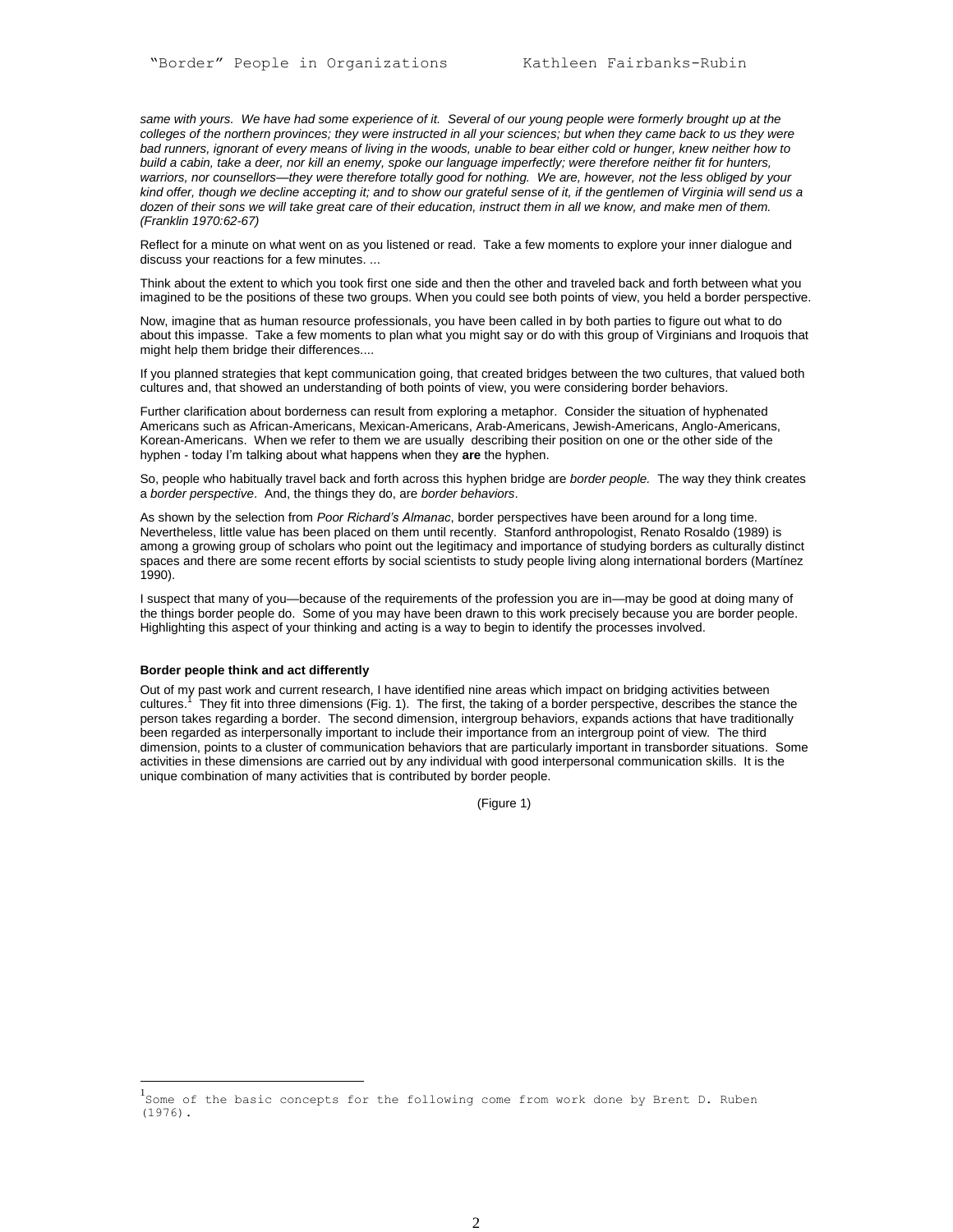# **DIMENSIONS FOR BRIDGING** Comfortable with ambiguity **I. A BORDER PERSPECTIVE** Accepts multiple world views Searches for synthesis Shows respect **II. INTERGROUP BEHAVIOR** Expresses empathy Builds networks Checks out meaning **III. COMMUNICATION BEHAVIOR** Facilitates reciprocal participation

Describes rather than evaluates

# **DIMENSION I: A BORDER PERSPECTIVE**

Border people have a different orientation to the borders between cultures and the entities on either side than do those who identify with only one culture. Psychologically speaking they choose to **face** the border rather than turn away from it. To them, the border is like a living cell wall; something transparent and porous through which they continuously travel, back and forth. They do this both mentally and physically. "Culture commuters" as Lu Ann Darling (Interview, February 14, 1990) suggests or "citizen diplomats" as the border humorist Gómez Peña (Breslauer 1990) calls them. Border people **want** to straddle the border, they are not immigrants with a one way ticket, nor are they migrants with intention to return to a permanent (mental or physical) residence on one or the other side. They express pleasure at being able to "pass" on both sides -"They have a wish," as Tom Greening, psychologist and editor of the *Journal of Humanistic Psychology* told me, "to have it both ways". (Interview, December 4, 1989)

# **Border people are comfortable with ambiguity**

Acceptance of ambiguity speaks to the comfort level with which a person handles new and different situations*.* Border people react with little frustration or nervousness when confronted with changing, unclear or unknown circumstances. They adapt to different environments fairly quickly and without experiencing noticeable discomfort to themselves or causing tension in others. Doing this helps them to remain viable members of an interchange. They do not set themselves apart or stand out because of their reactions nor do they behave in ways that would cause others to discount them as being unable to empathize. Their ability to do this contributes to a fluidity in the environment which allows changes to come about that more closely fit the people and circumstances involved. If, for example, someone says that one of the delicacies they miss (now that they live in North America) is fried worms, a border person would not do or say anything that would imply a lack of appreciation of that custom. As a result, he would remain in a position to further communication with those present.

Border people allow and accept as part of their 'turf' the discomfort that comes with new and different situations. They react to dissonance without noticeable stress. They seem to view this discomfort as a part of their daily existence. Tolerance for ambiguity also describes an inner mental ability which allows divergent thoughts to exist side by side:

> In perceiving conflicting information and points of view, she is subjected to a swamping of her psychological borders. She has discovered that she can't hold concepts or ideas in rigid boundaries... Only by remaining flexible is she able to stretch the psyche horizontally and vertically. [She] constantly has to shift out of habitual formations; from convergent thinking, [and] analytical reasoning that tends to use rationality to move toward a single goal (a Western mode), to divergent thinking....., she strengthens her tolerance (and intolerance) for ambiguity .*...*she copes by developing a tolerance for contradictions.... (Anzaldúa 1987:79)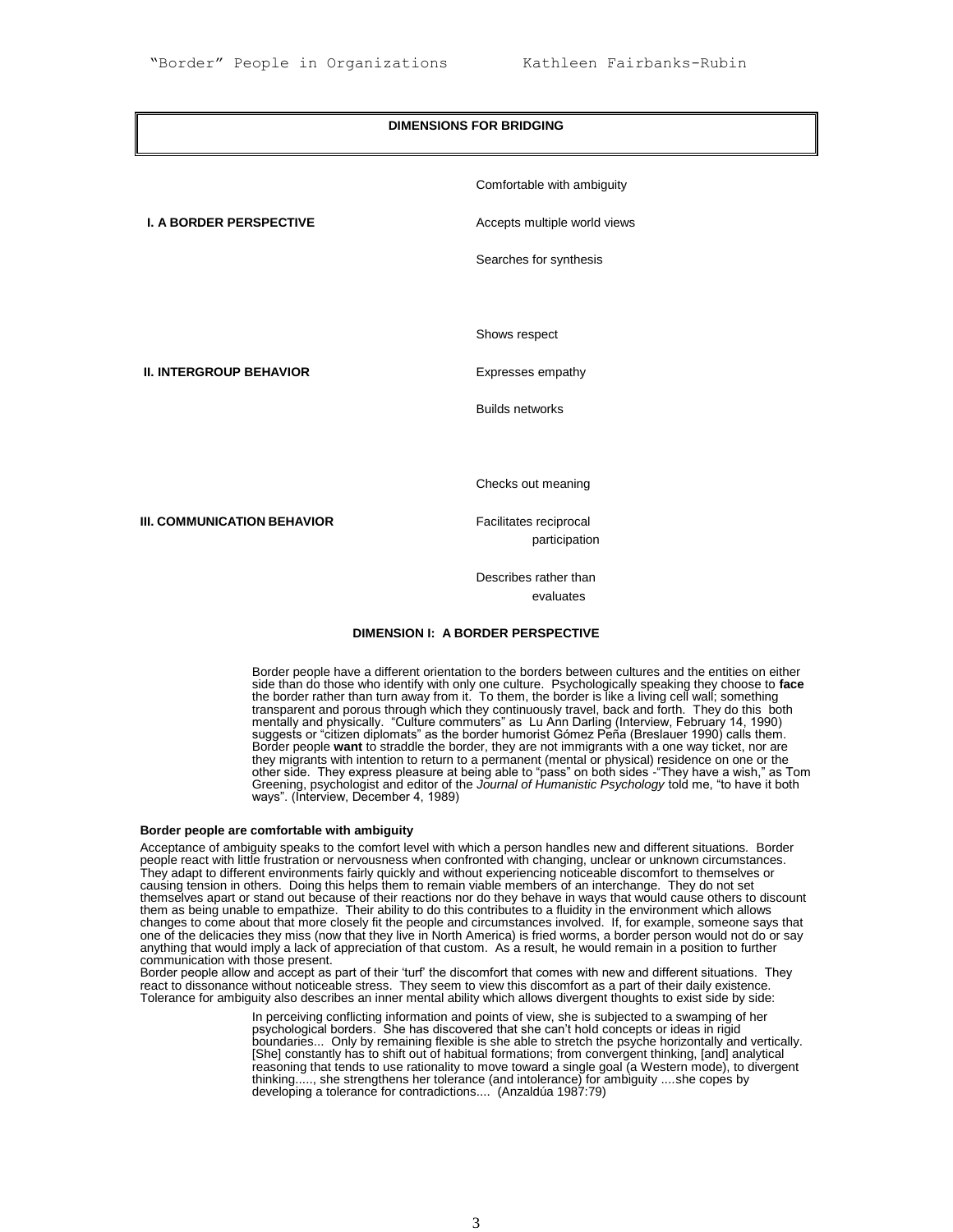# **Border people accept multiple world views**

Border people consider the potential validity of more than one world view. They are aware that their knowledge, perceptions, feelings and insights may not be shared by others; that their explanation of the world will not always be the same as those of other mature, knowledgeable and insightful people. They tend to personalize the explanation of the world around them rather than to generalize it. As a result they are more likely to preface their remarks with "I feel..." or "I think..." rather than "It's a fact that..." or "It's human nature to...".

> It's someone who can think a variety of different thoughts without them necessarily being in conflict. It would be hard for me to be dogmatic about very many things - because I might be wrong....Because I don't know the TRUTH - I'm not sure that anybody does. (Interview with Margaret Pliscou, February 23, 1990.)

#### **Border people search for synthesis**

Border people have a basic orientation toward integration, synthesis and synergy. They experience the putting together of disparate groups as an exciting challenge. A Mexican-American writer puts it this way:

> It is where the possibility of uniting all that is separate occurs. This assembly is not one where severed or separated pieces merely come together. Nor is it a balancing of opposing powers. In attempting to work out a synthesis.....a third element is added which is greater than the sum of its severed parts. ...its energy comes from...breaking down the unitary aspect of each new paradigm....the future depends on the straddling of two or more cultures. (Anzaldúa 1987:79-80)

This activity serves well in bridging efforts; it can set the climate for people of different persuasions to work together.

# **DIMENSION II: INTERGROUP BEHAVIORS**

Intergroup behaviors are more complex than those involved in interpersonal situations where the sought for resonance is with only one person. Bridging diversity involves an understanding of the person in a group context while attending to the person as a unique individual.

## **Border people demonstrate intergroup respect**

In their dealings with others*,* border people show verbal and non-verbal respect for the experiences, the thoughts, and the feelings they hear. Their words and actions communicate that the other is worthy of esteem and should not be demeaned. Without continuous attention to the giving of respect the negotiation of meaning or the translation of symbols between groups is not possible. According to the linguists Lakoff and Johnson, to ensure interpersonal communication and mutual understanding between those who do not share the same culture, knowledge, values, and assumptions:

> ...you have to become aware of and respect both the differences in your backgrounds and when these differences are important. You need enough diversity of cultural and personal experience to be aware that divergent world views exist and what they might be like. (Lakoff and Johnson 1980:231)

This last statement points out why monoculturals (people who hold one world view) may have difficulty showing respect when faced with major cultural differences. Most have little experience with world views other than their own. A previously mentioned factor tied to the ability to show respect is the degree of willingness to accept the possible validity of other world views. Unfortunately, we are all too familiar with the stereotype of the "ugly" tourist - of whatever background - that exemplifies this point.

#### **Border people express intergroup empathy**

Border people express empathy even when the world view held by the other is unlike their own. The ability to show empathy by expressing awareness of apparent and not so apparent feelings of the other is an important component of the communication skills used by border people*.* Their verbal and non-verbal responses demonstrate being in a state of resonance with the other's situation. The behavior is the external expression of what the psychologist Alfred Adler described as "seeing with the eyes of another, hearing with the ears of another and feeling with the heart of another". (Ansbacher 1957) However, in a border context an additional dimension is added. Not only does one 'walk in the shoes of another' as an individual but one adds the walking in the shoes of that person as a member of their group. The effect of genuine and sincere empathic behavior is to strengthen and solidify relationships which lays the groundwork for the mutuality needed in cooperative actions between groups.

#### **Border people build networks in the borderlands**

Border people build, maintain and use networks. They spend time working the borders between cultures. They will go back and forth just because it gives them pleasure to do the crossing - the commuting. They like people to know that they can operate well in both settings and they develop casual as well as work related relationships. Networking also includes a brokering function that border people perform as they develop and nurture contacts with individuals on both sides of a border. They keep a mental catalogue of similarities, differences, needs, resources. The matching process itself is rewarding and satisfying to them. This particular bridging activity is perfectly suited to the task of building cooperative interaction. This quote from a border person gives a sense of how networking feels to him:

> I went to a very important meeting. It turned out that ninety percent of the people there didn't know each other. I was the only one that knew everyone. So I spent the whole night connecting people. 'Did you know that your counterpart is interested in....' So I spent the evening just pairing people up. And when I got in the car to go home... WOW! sure it is not all hunky dory... but at least they can begin to dialog... to me, that is very rewarding. (Interview with Geoff Bogart, Assistant Director of Binational Affairs, City of San Diego, May 17, 1990.)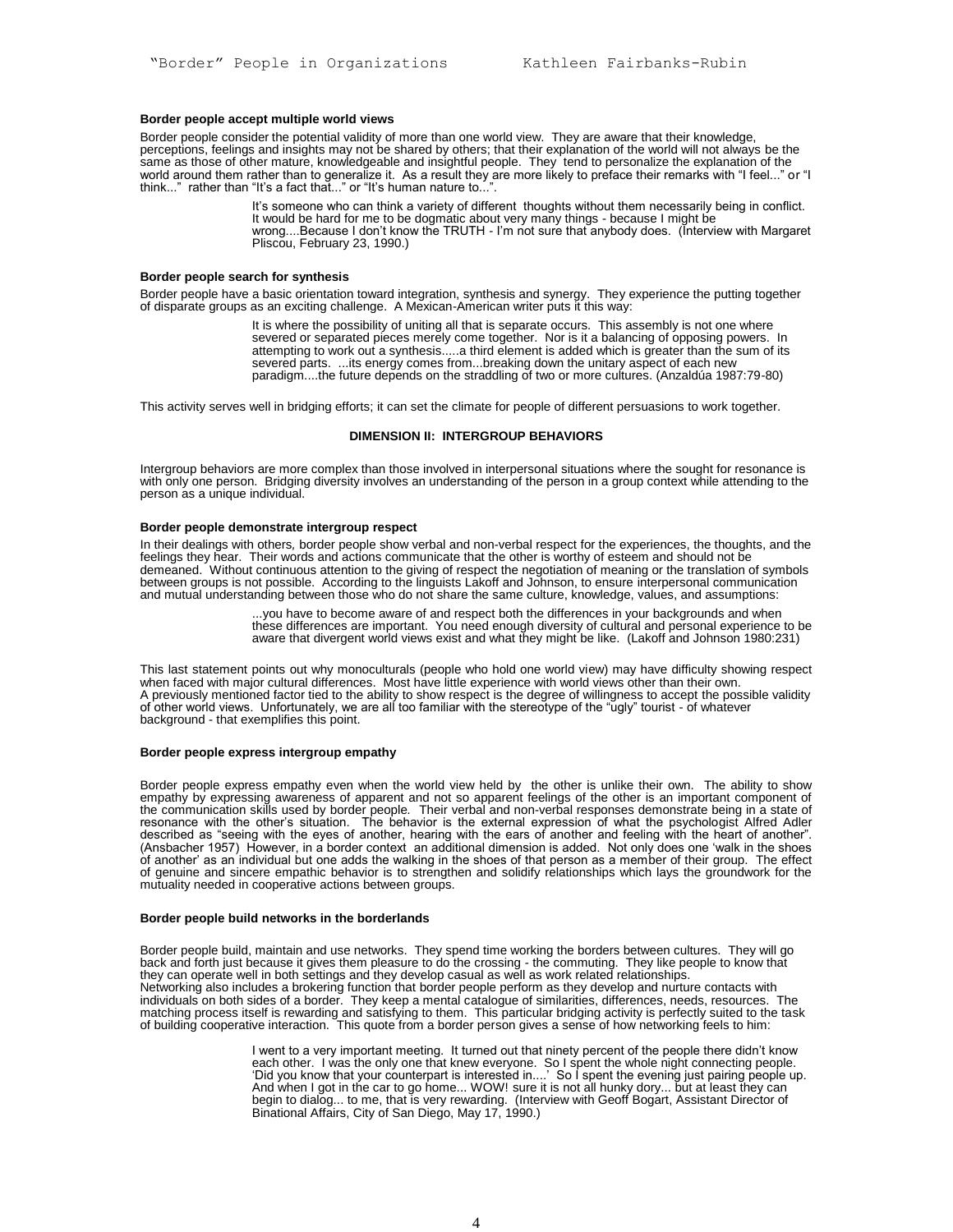#### **DIMENSION III: COMMUNICATION BEHAVIORS**

Border people place a great deal of emphasis on the process of speaking, listening and giving feedback because of their acute awareness of the almost irreversible effects of mis-communication. When trust between groups is damaged by insensitive communication, purposeful or otherwise, bridging efforts are at best delayed and at worst destroyed.

#### **Border people consistently check out meaning**

In terms of language, border people work continually at checking out and clarifying meaning. They know that communication only *begins* with the translation of phrases and words. They translate political, economic and cultural disparities to common symbols understood by both groups (Stoddard 1984:17). They show special sensitivity to the possibilities of taboos different from their own and make special efforts to keep feathers smooth and unruffled, and hackles down. Border people pull individuals together through careful choices of words, images and metaphors in order to build the trust and understanding needed for cooperation.

# **Border people facilitate reciprocal participation**

A heightened awareness of the need for interaction management is important if all are to feel heard and satisfied.Border people value and use that awareness to create speaking space so that each person has an opportunity to express their needs and points of view. They pay attention to subjects initiated by others, their tolerances and orientations. They attempt to take turns in discussions. They show awareness of beginning and ending conversations that is consistent with the needs of others. The result is that people involved in well managed interchanges feel valued, and more willing to act in a cooperative manner.

#### **Border people describe rather than evaluate**

Border people offer descriptions rather than dogmatic and rigid evaluations. They express tentative and provisional evaluation only after considering the context. They do not seem to use a rigid scheme of "good" and "bad". The time allowed between another's comment and their own response suggests that what the person said is being considered before a positive or negative reaction is given. The effect is that the other is aware of being listened to and understood within their own context, not pre-judged and rejected out of hand. These actions build further trust and respect for the worth of another, which develops a willingness to cooperate.

To synthesize the above dimensions and activities of border people, it is useful to think of them as jugglers. They keep many things up in the air at the same time. They start with their willingness and ability to tolerate ambiguity which is probably the most important single aspect of borderness. To that they add their ability to accept more than one world view and hold each of them in present time as possibilities to be entertained. Meanwhile, they continue to respect those worldviews while they work at understanding and clarifying them. They search for more than a surface understanding of the others' language. Simultaneously, their own use of language shows recognition of the subtleties they themselves are communicating through speech and body language. They continue to hold judgment in abeyance. All the while they are combing out meaning, spinning it into threads of different symbols that they weave into a tapestry which depicts respect for differences and nuances of uniqueness and creates the space for a coalition to emerge.

The combination and clustering of these 9 border behaviors offers a process for creating and maintaining a culturally diverse workforce that can function interdependently*.* By keeping a border perspective and doing border behaviors, people in organizations are kept in dialogue long enough so they can learn from each other and work in peaceful, respectful co-existence. Without border behaviors it's easy to settle into armed camps - like those I found among the prison staff mentioned earlier.

#### **Supporting and encouraging borderness**

It's true that many organizations intend to train and support a culturally diverse work force. However, most organizations have not yet worked out exactly how to do it. What is missing is the human process and the skills needed to carry out these intentions. Border bridging provides a blueprint for this process. Some strategies for expanding the use of border perspectives and border behaviors to bridge cultures in organizations follow.

#### **RECOMMENDATIONS**

#### *Define borders as points of contact*

Problems only arise when those on either side of a border are isolated from one another, without the possibility of interaction and mutuality. This unnecessary division in organizations occurs between groups when borders are seen only as lines of separation and not, also, as points of contact where people exchange ideas, cultures, goods and services.

## *Value borderness*

Border people and behaviors have not been valued by organizations in the past in spite of research that pointed to their importance as far back as 1967 (Lawrence and Lorsch 1967:151). Fortunately, that seems to be changing. According to the American Society for Training and Development's 1990 report from *The Conference Board*, one of the abilities of a global leader is "comfort with ambiguity". No longer does this quality and the behaviors associated with it imply passivity, indecision or an unwillingness to act but rather a state of flexibility from which a variety of actions can be taken.